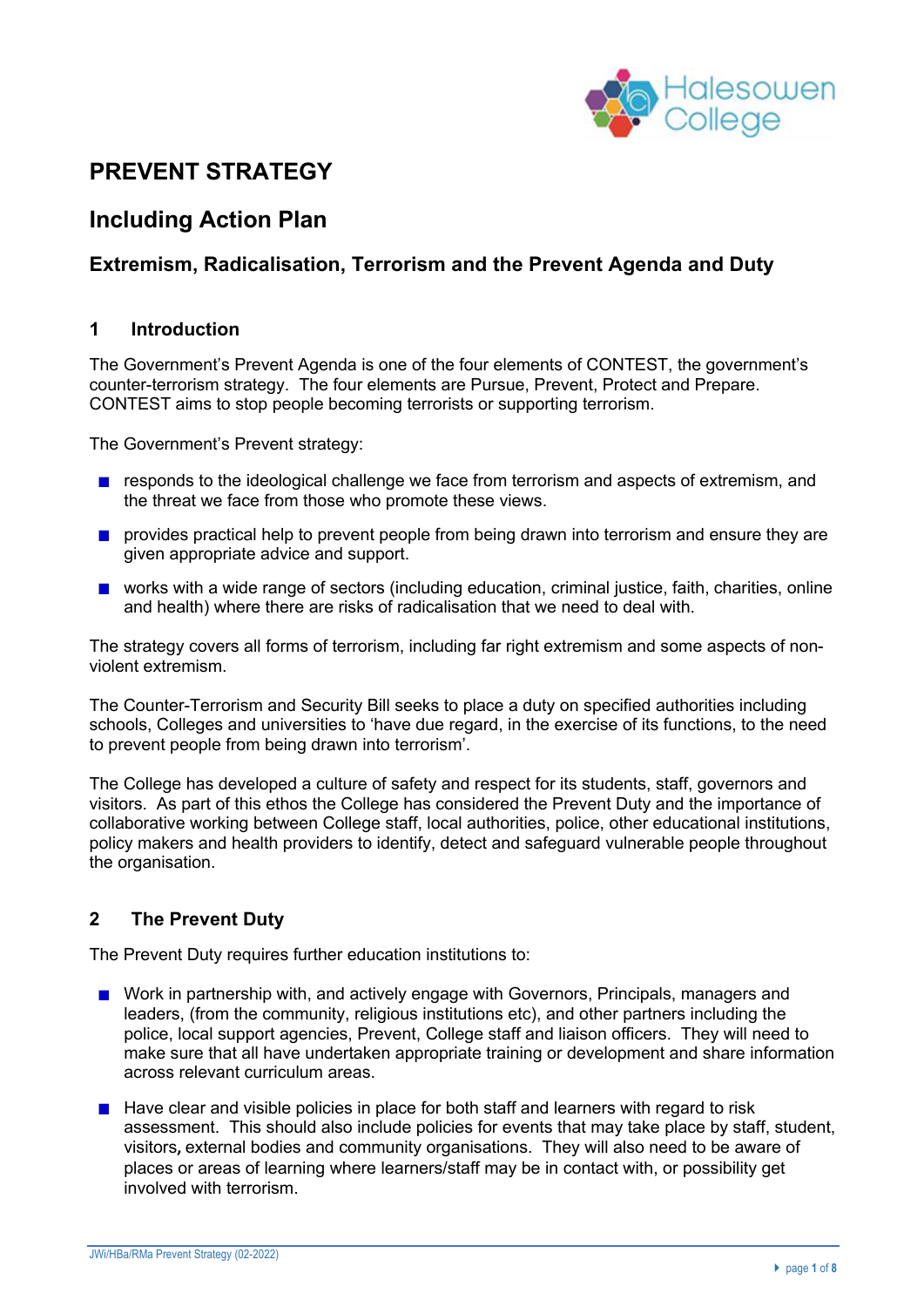- $\blacksquare$  Have sufficient support available for welfare and pastoral care according to the individual requirements of each institution. There will also have to be clear guidance and policies available to all on the use of prayer room and other faith-related facilities, and any issues that may occur from the use of these facilities.
- $\blacksquare$  Have policies in place for the use of information technology on the premises and for the use of research in curriculum areas.

#### **3 Objectives**

- To promote, implement and monitor the College's responsibilities under the Prevent Duty to all students, staff, Governors and visitors at the College.
- To promote and embed British Values into the organisation's procedures and curriculum offer.
- $\blacksquare$  To set a strategy, objectives and an action plan to achieve the Prevent Duty.
- $\blacksquare$  To promote the College's ethos and values.
- **The State of the State and T** and to be a state of the student groups and to engage all students in having a full and active role with wider engagement in society.
- $\blacksquare$  To ensure student and staff safety.
- To ensure that the College promotes a culture of non-bullying, non-harassment and nondiscrimination.
- To provide support for students who may be at risk, and develop appropriate sources of advice and guidance.
- To ensure that students and staff are aware of their roles and responsibilities in preventing violent extremism and radicalisation.

#### **4 British Values**

The Prevent Duty states the British Values that are expected to be embedded into the curriculum offer and into the ethos of the College, they are:

- **Democracy**
- $\blacksquare$  The rule of law
- **n** Individual liberty
- **Mutual respect**
- $\blacksquare$  Tolerance of those with different faiths and beliefs

The College's Safeguarding Forum will lead on the embedding of British Values together with The College Leadership Team and the governing body. The Group establishes guidelines and actions to be taken through the College's operation to ensure that British Values are understood and embedded by all and are integral to the College's culture.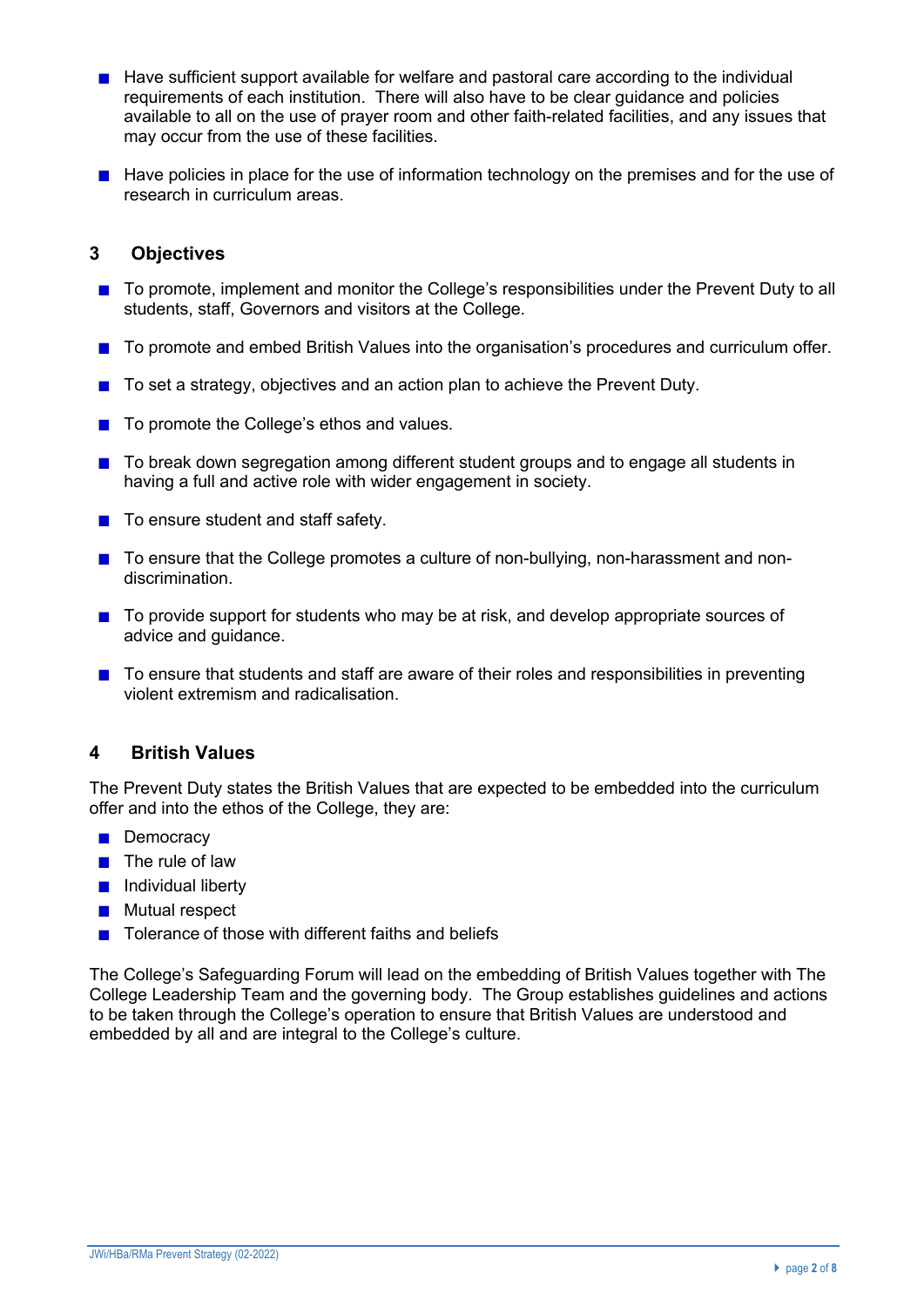# **5 Safeguarding Ethos**

The College is passionate about safeguarding its learners and staff and aims to protect children and adults at risk from all types of abuse and harm. The College's ethos is to ensure the welfare and safety of staff, students, Governors and visitors to the College.

Halesowen College has a statutory and moral duty to ensure that the College functions with a view to safeguarding and promoting the welfare of children and adults at risk whilst receiving education and training at the College.

The Governing body recognises that some adults are also vulnerable to abuse. Therefore, the College's safeguarding and child protection procedures may be applied (with appropriate adaptations) to allegations of abuse and to the protection of adults at risk as well as children.

The Prevent Strategy sits within the area of Safeguarding and Child Protection policies and procedures at the College.

The College has developed relationships with external agencies to ensure that it is well informed about the Prevent agenda at both a local and national level.

### **6 Students**

Students receive regular training and information in order to inform them of, and raise their awareness of, the Prevent agenda as part of their safeguarding training. This was undertaken by the Prevent Lead from the Department of Business, Innovation and Skills in the 2015/16 academic year, and now adopted and delivered annually by the Prevent Lead at College. This is supported by a bespoke tutorial which is delivered each year by staff within the Safeguarding Team as well as the personal coaches.

Information of the Prevent Agenda and Duty is promoted to students by inclusion in:

- Curriculum offer, lesson planning and schemes of work
- Safeguarding posters
- Safeguarding policy and procedures
- **■** On line induction information
- **■** Training and development sessions

#### **7 Staff**

Staff receive awareness training and guidance on how to deal with:

- **Inappropriate material and behaviours**
- **Disclosures by learners about their exposure to extremist actions, views or materials**
- Accessing extremist material on line
- **Parental or peer concerns**
- **Intolerance of difference**
- Anti-Western or Anti-British views
- $\blacksquare$  The impact on the student and the College

The College ensures that all staff are familiar with the Prevent agenda, are able to promote British Values, understand how they can recognise practice and behaviours in students and colleagues and are aware of the course of action to take if they are concerned.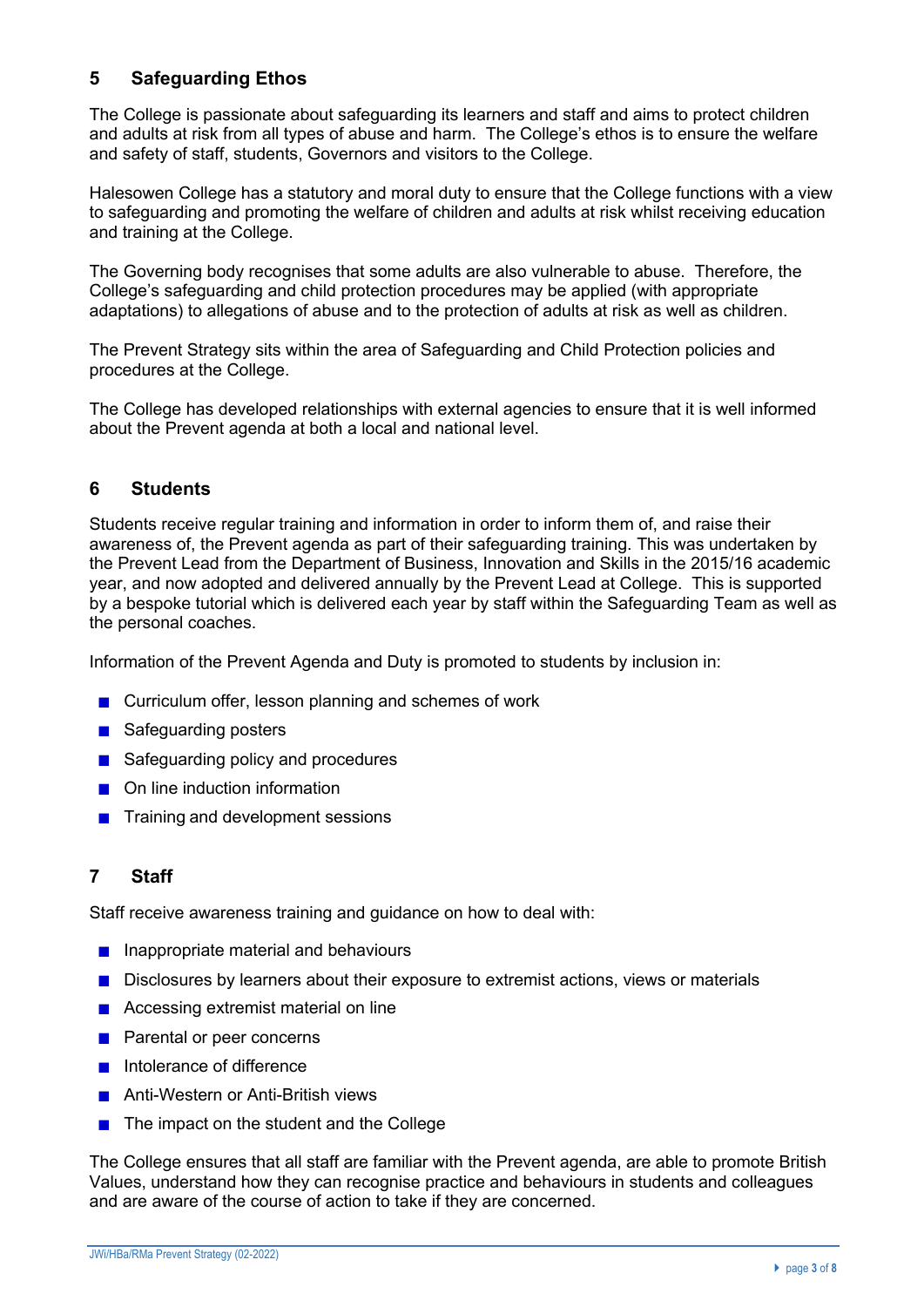#### **8 Governors**

College Governors receive updates on safeguarding and child protection matters which include the Prevent agenda. Governors take a proactive role in the Prevent Strategy and receive training and regular reports from the Designated Senior Safeguarding Person.

### **9 Partners**

The College continues to develop links with external partners in order to remain aware of developments within the safeguarding and child protection arena.

Links with local police, employers, local Schools and Colleges and external agencies are in place. Specific links are also in place for Prevent which include the Lead Prevent contact at the Local Authority.

#### **10 Internal Referral Procedure**

College staff should be aware of signs of radicalisation and have the confidence to report their concerns to their line manager.

The line manager should then inform the Designated Safeguarding Lead, Lynn Pass, or a member of the College's Safeguarding Team, who will discuss the matter with other Senior Managers and external agencies as necessary.

| <b>Lynn Pass</b>        | Head of safeguarding and well-being          | Ext: 7760          |  |
|-------------------------|----------------------------------------------|--------------------|--|
|                         | (DSL)                                        | Mob: 07458 009 565 |  |
| <b>Haroon Bashir</b>    | <b>Deputy Designated Safeguarding Person</b> | Ext: 7857          |  |
|                         |                                              | Mob: 07458 064 707 |  |
| <b>Lee Clulow</b>       | <b>Deputy Designated Safeguarding Person</b> | Ext: 7819          |  |
|                         |                                              | Mob: 07458 007 697 |  |
| <b>Joanne Williams</b>  | <b>Deputy Principal-</b>                     | Ext 7855           |  |
|                         | <b>Deputy Designated Senior Person</b>       | Mob: 07702 207359  |  |
| <b>Helen Stockdale</b>  | <b>Director of Learner Services</b>          | Ext 7626           |  |
|                         |                                              |                    |  |
| Jennifer Morrison       | <b>Deputy Designated Safeguarding Person</b> | Ext: 7717          |  |
|                         |                                              | Mob: 07458 045 171 |  |
| <b>Renate Broomhill</b> | <b>Deputy Designated Safeguarding Person</b> | Ext: 7656          |  |
|                         |                                              | Mob: 07458 045 183 |  |
| <b>Mandy Downing</b>    | <b>Deputy Designated Safeguarding Person</b> | Ext: 7762          |  |
|                         |                                              | Mob: 07458 045 178 |  |

The Designated Senior Safeguarding Person and/or Team Member will decide what action is necessary which will include a discussion with the Local Authority. This discussion may be for advice purposes or for a referral.

#### **11 External Referral Procedure**

#### **In Dudley:**

Mark Wilson (Dudley Prevent Education Officer) Dudley Prevent Team Office 01384 816883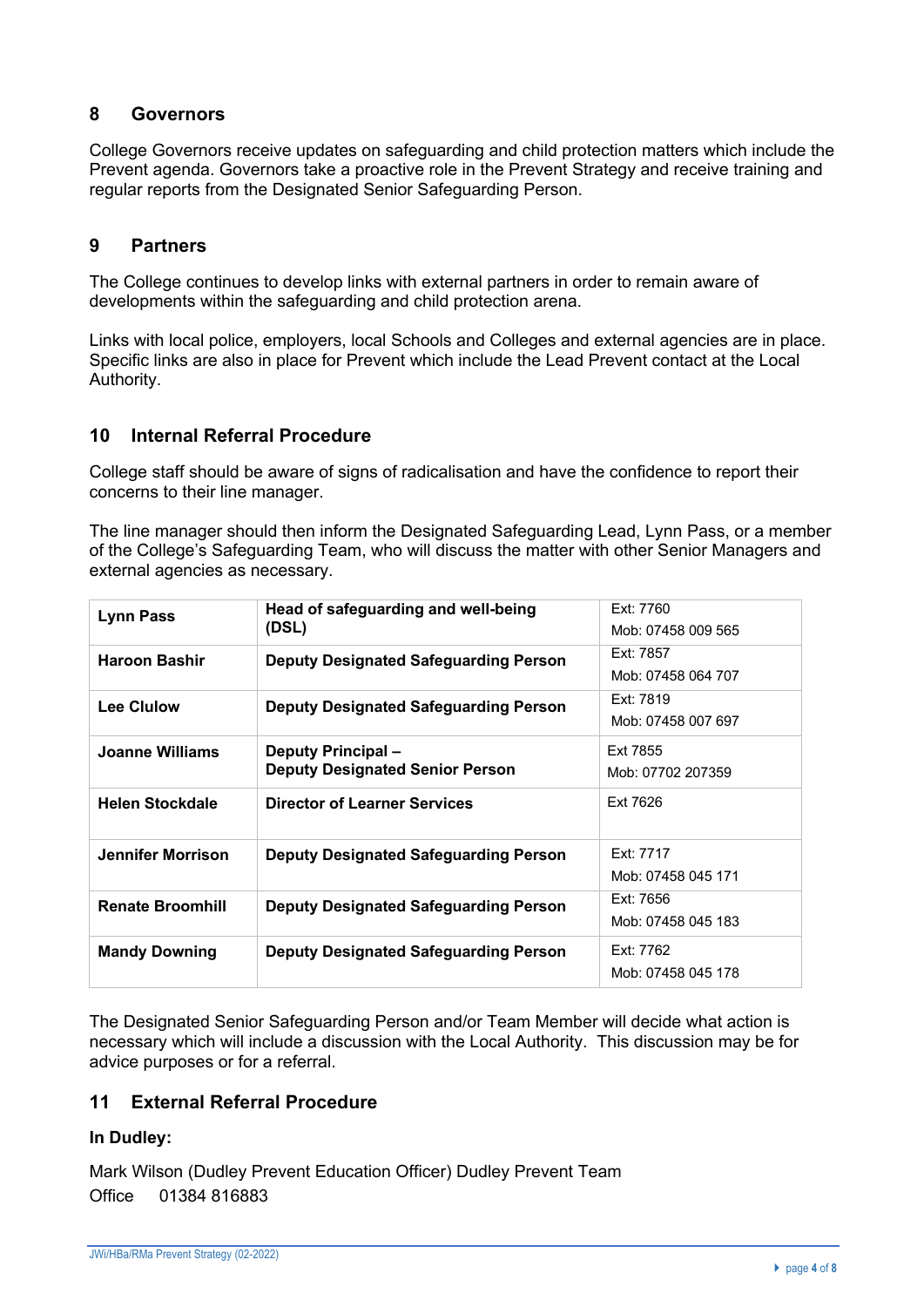Mobile 07966 503370 Email Mark.Wilson@dudley.gov.uk

John Hodt (Prevent Coordinator) Dudley Prevent Team Office 01384 814736 Mobile 07557323157 Email John.Hodt@dudley.gov.uk

Mrs Hifsa Haroon-Iqbal MBE DL MPhil (Department for Education) Regional Prevent Lead Further and Higher Education (West Midlands) Mobile 07551-136132 Email Hifsa.Haroon-Iqbal@EDUCATION.gov.uk

Any concerns that are brought to the Designated Senior Safeguarding Lead, Lynn Pass, or a member of the College's Safeguarding Team will be considered and, where appropriate, reported under the CHANNEL procedure.

#### **12 CHANNEL Procedure**

The Police Authority has a CHANNEL procedure in place.

The Police CHANNEL procedure is a partnership focused structure and is similar to existing, successful initiatives which aim to support individuals and protect them from harm - such as involvement in drug, knife or gun crime.

CHANNEL is about supporting those most at risk of being drawn into violent extremism is about diverting people away from potential threat at an early stage - which prevents them from being drawn into criminal activity.

Partnership involvement ensures that vulnerable individuals have access to a wide range of support from diversionary activities through to providing access to specific services such as education, housing and employment. Each multi-agency panel varies according to local circumstances but partners (who are all signed up to an Information Sharing Protocol) can include:

- **Statutory partners such as education, NHS, probation, housing and the police service**
- Social Care
- **Children's services (eg Common Assessment Framework co-ordinators)**
- Youth offending services
- Credible and reliable members of the community

The College will engage in the CHANNEL process as necessary and will contact the Prevent contact should it have any concerns about a student, member of staff, Governor or visitor.

| <b>Reviewed / Approved</b> | By                        | Date          |
|----------------------------|---------------------------|---------------|
| Reviewed by                | Jo Williams/Haroon Bashir | February 2022 |
| CLT approved               | Yes                       |               |
| Governors approved         | Yes                       | March 2022    |
| To go on website           | Yes                       |               |
| Next Review date           |                           | 01.03.2023    |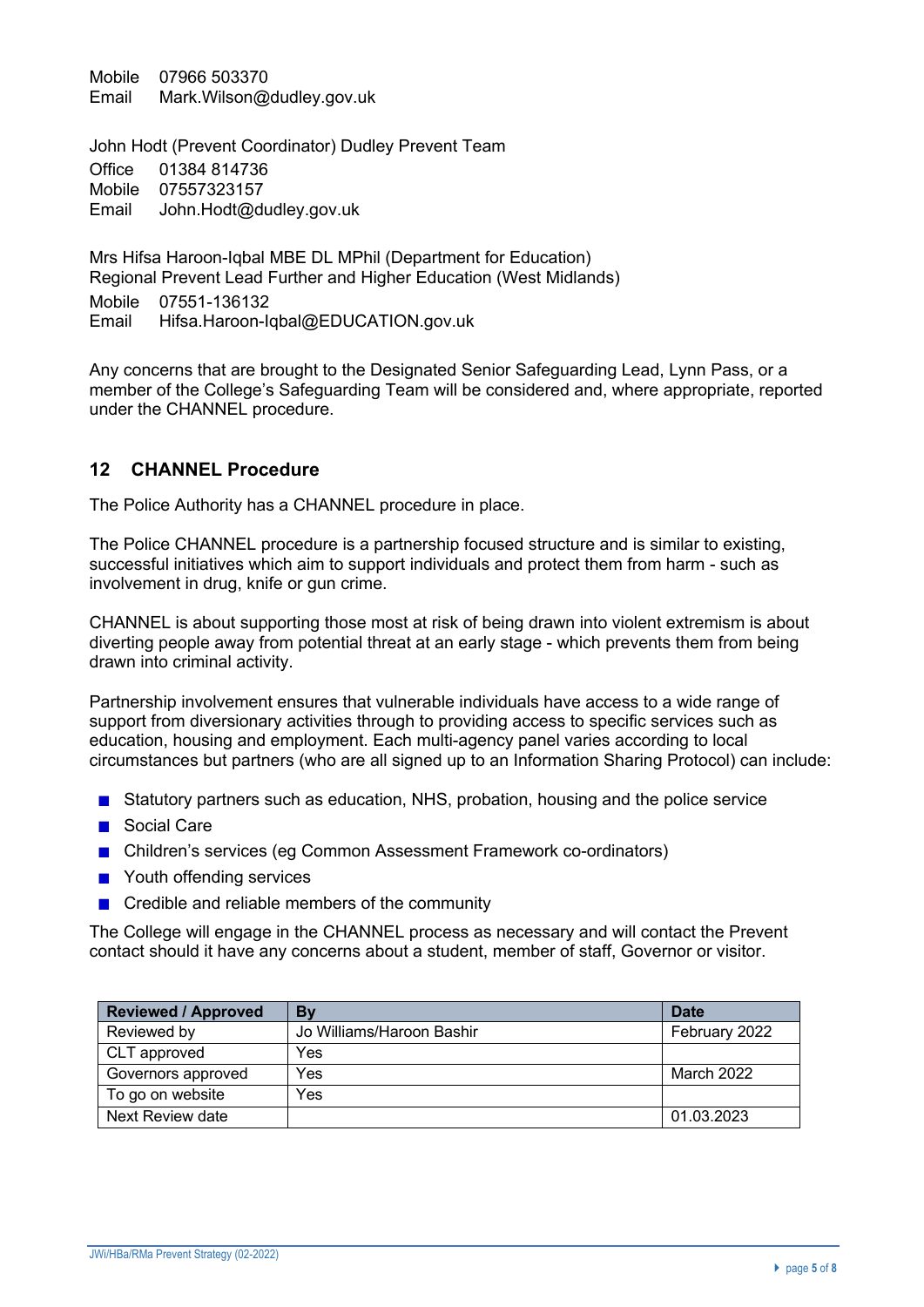# **Appendix A**

# **Prevent Action Plan 2021/22**

| <b>Action</b>                                                                                                                                                                            | <b>By When</b>         | <b>By Whom</b> | <b>Impact of Action</b>                                                                                                                                    | <b>Achieved</b><br>Y/N | <b>Date</b><br>achieved                                    |
|------------------------------------------------------------------------------------------------------------------------------------------------------------------------------------------|------------------------|----------------|------------------------------------------------------------------------------------------------------------------------------------------------------------|------------------------|------------------------------------------------------------|
| College's Designated Senior Safeguarding Lead/Prevent<br>Lead to attend seminars and to receive briefings and<br>information as required including gangs and knife<br>crime/county lines | Ongoing                | HBa/LPa        | To understand the Prevent Duty to<br>establish the necessary policies,<br>procedures and training throughout the<br>College                                | Y                      | Ongoing                                                    |
| Initial Staff Development sessions for staff to inform and<br>provide more detail to staff of the Prevent Agenda and<br>their responsibilities to Personal Coaches and staff.            | Ongoing as<br>required | LPa/HBa        | Heighten awareness of staff to recognise<br>early signs of extremism                                                                                       | Y                      | Ongoing for<br>new staff                                   |
| Briefing to all staff during induction to raise awareness of<br>Prevent agenda, College Strategy and reporting<br>procedure.                                                             | Ongoing                | LPa/HBa        | Heighten awareness of staff to Prevent<br>Agenda                                                                                                           | Y                      | Ongoing for<br>new staff                                   |
| Provide Governors with a sound understanding of the<br>Prevent Duty and how they can contribute and monitor                                                                              | Ongoing                | HBa            | To provide Governors with the information<br>and confidence to challenge managers<br>and staff on how the College is fulfilling its<br><b>Prevent Duty</b> | Y                      | Delivered last<br>$year - all$<br>governors are<br>trained |
| Continue to raise student awareness of the Prevent<br>Agenda through College promotions and tutorials                                                                                    | Ongoing                | SSMs/Marketing | Students to recognise signs of extremism<br>in themselves and others                                                                                       | Υ                      | Ongoing                                                    |
| Retain links with external agencies                                                                                                                                                      | Ongoing                | HBa            | Up to date information to inform College<br>actions HBa has attended external<br>Training and is cascading this to all<br>Teaching and Support staff.      | Y                      | Ongoing                                                    |
|                                                                                                                                                                                          |                        |                | Prevent specialists attending College for<br>Safe Week to deliver talks to students.                                                                       |                        |                                                            |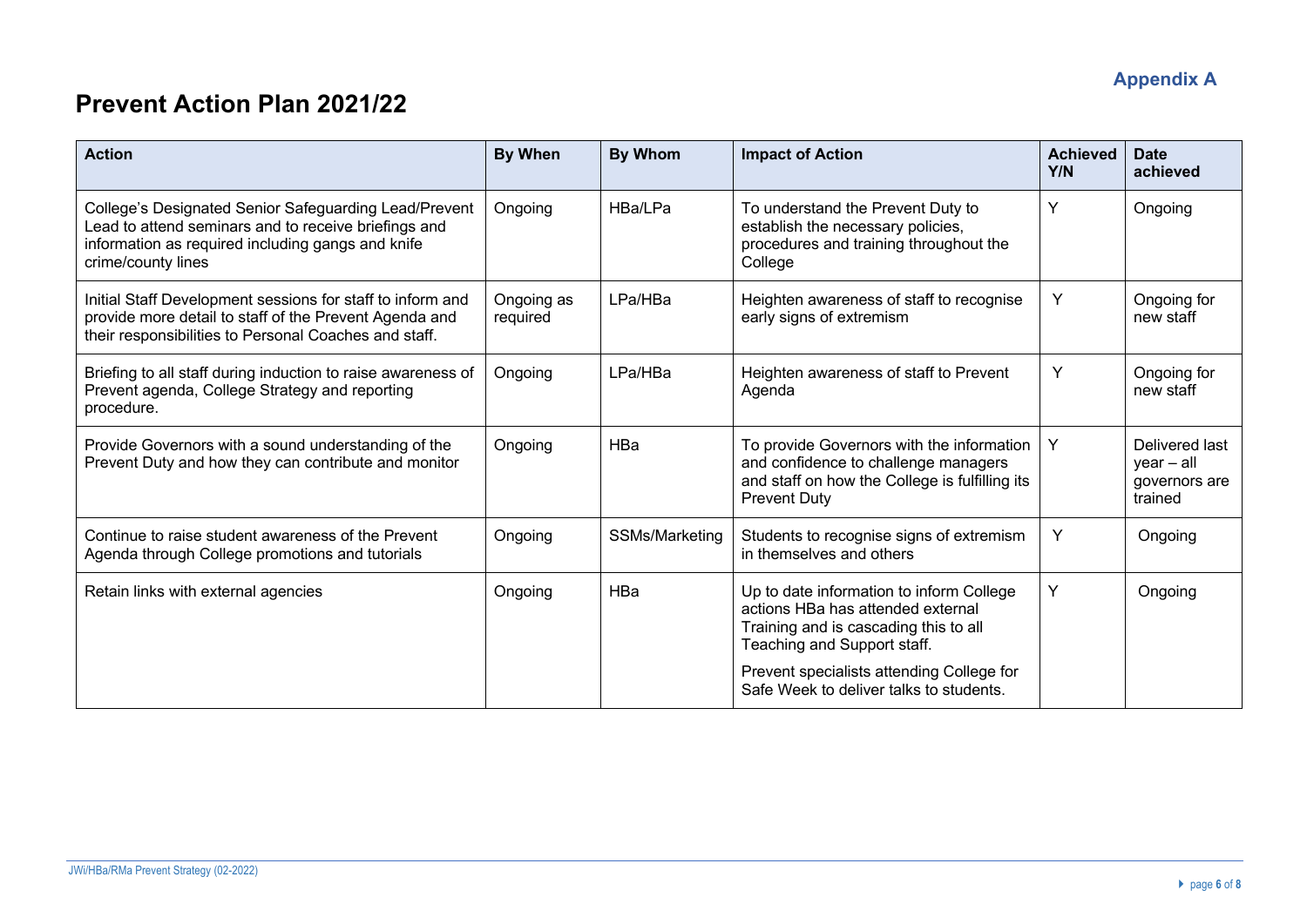| <b>Action</b>                                                                                                                                                                                                                                                  | By When | <b>By Whom</b>        | <b>Impact of Action</b>                                                                                           | <b>Achieved</b><br>Y/N | <b>Date</b><br>achieved |
|----------------------------------------------------------------------------------------------------------------------------------------------------------------------------------------------------------------------------------------------------------------|---------|-----------------------|-------------------------------------------------------------------------------------------------------------------|------------------------|-------------------------|
| All College policies to be reviewed in light of information<br>and training received to ensure the inclusion of the<br>Prevent Agenda as required                                                                                                              | Ongoing | HSt/HBa               | College processes to include the Prevent<br>Agenda (awaiting new guidance on<br>Prevent)                          | Y                      | Ongoing                 |
| Revise, in particular, staff recruitment and selection and<br>induction procedures to ensure that prospective and new<br>employees are aware of the Prevent Duty, the College's<br>stance and their responsibilities                                           | Ongoing | <b>RCh</b>            | Applicants and new staff aware of<br>Prevent within all recruitment and<br>induction documentation and activities |                        | Ongoing                 |
| Continue to review the risk assessment for the<br>organisation covering the potential risks associated with<br>extremism, radicalisation and terrorism. Ensure that<br>risks identified within the Police's 'Local Counter<br>Terrorist Profile' are included. | Ongoing | <b>JCa</b>            | Risks to the College are known and<br>understood by Managers and Governors                                        |                        | Ongoing                 |
| Review the Prevent Strategy and Action Plan annually                                                                                                                                                                                                           | Ongoing | Safeguarding<br>Panel | Up to date, relevant and meaningful<br>strategy and plan in place                                                 | Y                      | Ongoing                 |

## **Definitions**

- **An ideology** is a set of beliefs.
- Radicalisation is the process by which a person comes to support terrorism and forms of extremism leading to terrorism.
- Safeguarding is the process of protecting vulnerable people, whether from crime, other forms of abuse or from being drawn into terrorism-related activity.
- **Terrorism** is an action that endangers or causes serious violence damage or disruption and is intended to influence the government or to intimidate the public and is made with the intention of advancing a political, religious or ideological cause.
- **Vulnerability** describes factors and characteristics associated with being susceptible to radicalisation.
- **Extremism** is vocal or active opposition to fundamental British values, including democracy, the rule of law, individual liberty and mutual respect and tolerance of different faiths and beliefs. Calls for the death of British armed forces is also included.